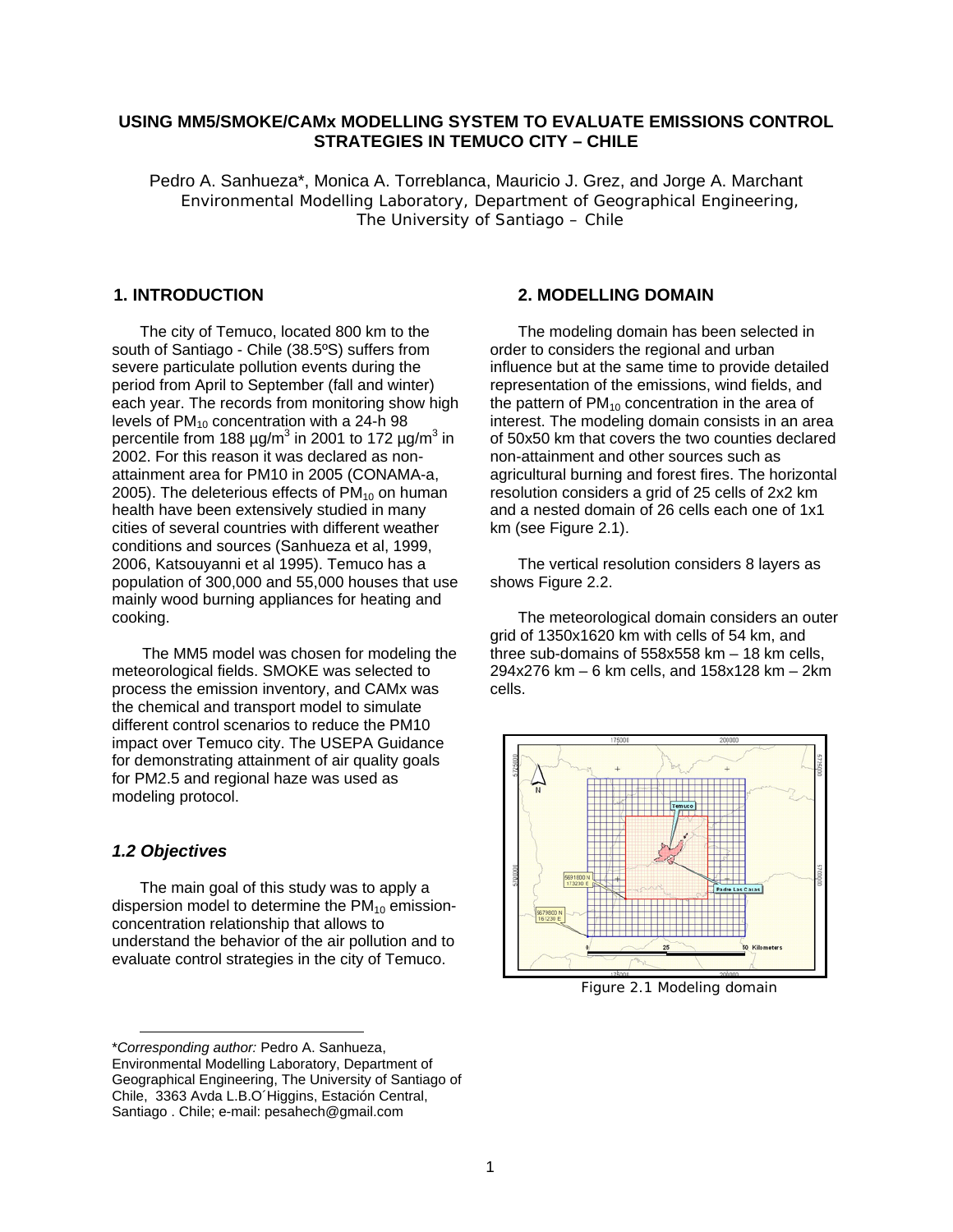

Figure 2.2 Vertical resolution



Figure 3.1 Back-trajectory 20 UTC May 15 2004

# **3. EPISODE SELECTION**

To determine the episodic periods, the air quality data along with the meteorological data were analyzed. The analysis consisted of selecting periods of two or more consecutive days with high  $\overline{\mathsf{PM}}_{10}$  concentrations (greater than 120 ug/m<sup>3</sup>). From 2001 to 2004, eleven episodic periods were selected and out of them, the period from May 13 to May 18 was chosen. This was the larger period with  $PM_{10}$  concentration ranged from 144 to 229 ug/m<sup>3</sup> and was consisted in both monitoring stations.

The synoptic regimes showed the prevalence of anticyclonic conditions during the episode period which is typically associated with severe air pollution events in Temuco. The high pressure system persisted over the region for several days, with meteorological conditions conductive to an extended smog episode.

During the event, the sky was predominately clear and no precipitation was recorded. Surface winds were generally light, especially during evening and early morning periods when calms were frequently observed.

Figure 3.1 shows a back-trajectory at 20 UTC May 15 2004 were the air mass came from the north, passing for Temuco city and recycling on the city.

# **4. EMISSION INVENTORY**

The emission inventory in Temuco considered sources such as industrial, home heating and cooking, building heating, mobile, agricultural burning, and forest fire (CONAF, 2005, CONAMAb 2001, CONAMA-c 2004, Dennis et al 2002).

The estimated total mass of  $PM_{10}$  emitted on a typical winter day into the Temuco airshed was 26,0 ton/d, and the majority of these emissions were from domestic heating and cooking appliances (88%). The industries were responsible of 6.4% of the emissions, the agriculture burning accounted for 2.6%, mobile for 1.4% and building for 0.6%.

## **5. MODEL PERFORMANCE EVALUATION**

To accurately simulate  $PM_{10}$  dispersion, the model must be able to reproduce the wind and temperature structure within the airshed, and this is especially important with regard to the nocturnal boundary layer. Thus, the outputs from the MM5 model were evaluated by comparing it with observation registered in two surface monitoring stations and one upper air station. Using statistics metrics (MBE, MAE, RMSE) and graphical timeseries comparison is shown that in general the agreement in wind speed and direction was good but less in temperature.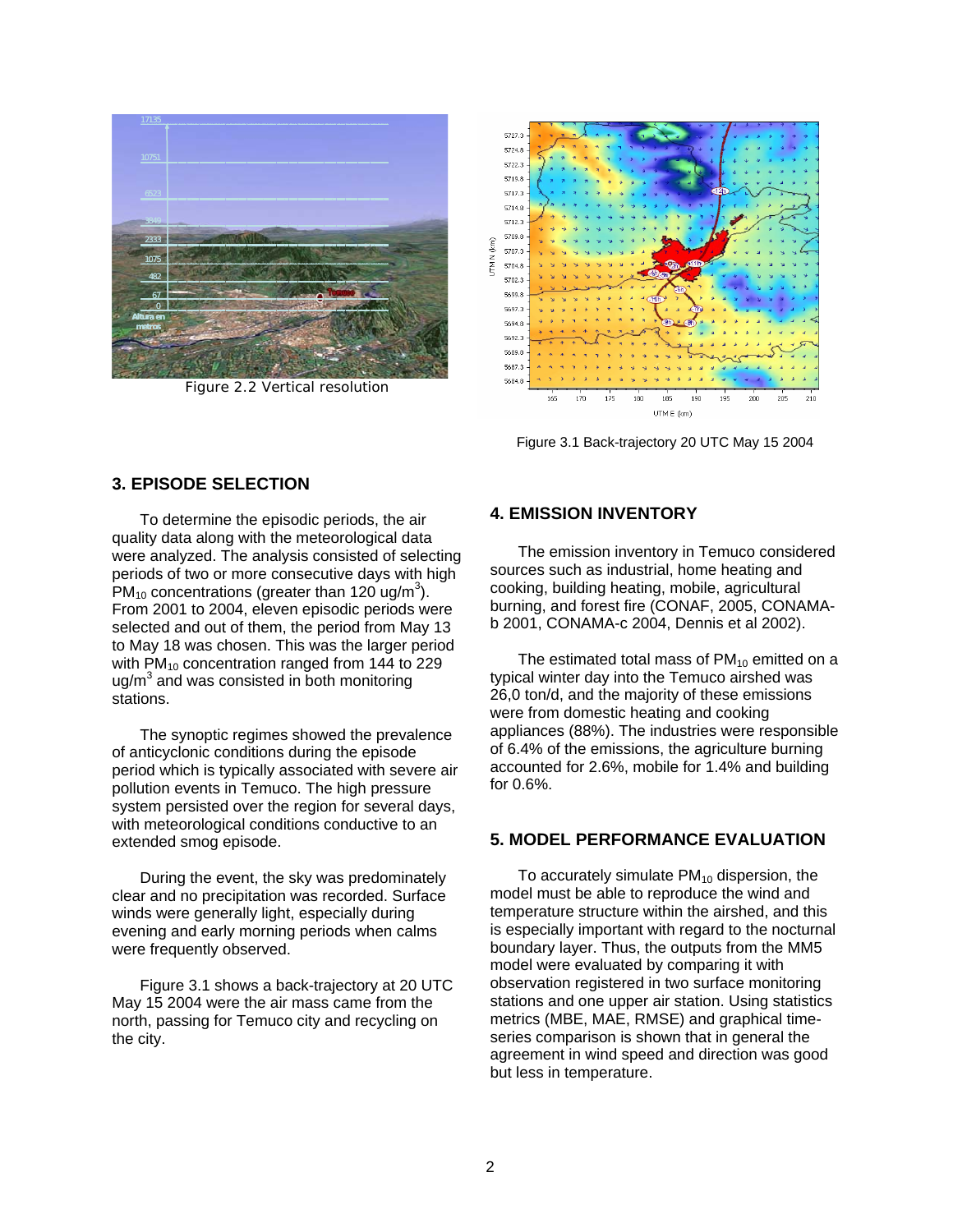Figure 5.1 shows the time-series of temperature observed and predicted for the episodic period.



Figure 5.1 Observed and predicted temperature

Table V.1 shows the concentrations observed and predicted for each day of the episodic period. In general the model under and over predict  $PM_{10}$ concentrations. The average observed level was 187 ug/m<sup>3</sup> and the predicted value was 181 ug/m<sup>3</sup>.

Table V.1 Observed and predicted  $PM_{10}$ concentrations

| Days     | $[PM_{10}]$ ug/m <sup>3</sup> |                  |  |  |  |
|----------|-------------------------------|------------------|--|--|--|
|          | <b>Observed</b>               | <b>Predicted</b> |  |  |  |
| 12/05/04 | N/A                           | 112              |  |  |  |
| 13/05/04 | 151                           | 115              |  |  |  |
| 14/05/04 | 144                           | 173              |  |  |  |
| 15/05/04 | 229                           | 261              |  |  |  |
| 16/05/04 | 215                           | 183              |  |  |  |
| 17/05/04 | 183                           | 174              |  |  |  |
| 18/05/04 | 201                           | 180              |  |  |  |

Figure 5.2 shows the time-series of  $PM_{10}$ observed and predicted during the episodic event selected. It is observed that the model fits fairly well in reproducing the real data even the peaks and minimums. Some shift in the model seems to occur between May 15th and  $17<sup>th</sup>$ .



Figure 5.2 Observed and predicted  $PM_{10}$  time-series

#### *5.1 Source contribution*

With the model was possible to determine the source contribution to the  $PM_{10}$  concentrations measured in the monitoring station during each day of the episode selected. Table V.2 summarize the information and it is clear that the residential sources are responsible for the 98% of the  $PM_{10}$ concentrations, been the kitchen the first single source with 52% and the simple stove the second source in importance with 30% of the  $PM_{10}$ concentration.

Table V.2 PM<sub>10</sub> - Source contribution  $(ug/m<sup>3</sup>)$ 

| Days of<br>May | Buildings | forest<br>e<br>iii | Industries | Burning | Vehícles | Kitchens | Masonry | ಸ<br>stove<br>vention<br>τ<br>oo<br>N<br>ة<br>S | ಼<br>catal<br>stoves<br>non. | fires<br>pen<br>ō | Residential<br>ş | Residential | <b>Sources</b><br><b>Total</b> |
|----------------|-----------|--------------------|------------|---------|----------|----------|---------|-------------------------------------------------|------------------------------|-------------------|------------------|-------------|--------------------------------|
| 13             | 0.2       | 0.2                | 1.1        | 0.2     | 0.5      | 61       | 8       | 35                                              | 4                            | 6                 | $\overline{2}$   | 113         | 115                            |
| 14             | 0.2       | 0.2                | 2.3        | 0.1     | 0.6      | 86       | 14      | 53                                              | 7                            | 10                | 3                | 170         | 173                            |
| 15             | 0.1       | 0.2                | 2.1        | 0.1     | 0.7      | 137      | 20      | 77                                              | 9                            | 14                | 3                | 257         | 261                            |
| 16             | 0.2       | 0.3                | 2.1        | 0.3     | 0.5      | 89       | 14      | 58                                              | 7                            | 10                | 3                | 179         | 183                            |
| 17             | 0.3       | 0.4                | 1.6        | 0.3     | 0.8      | 92       | 14      | 50                                              | 6                            | 8                 | 3                | 170         | 174                            |
| 18             | 0.2       | 0.4                | 1.8        | 0.3     | 0.7      | 95       | 14      | 51                                              | 6                            | 10                | 3                | 177         | 180                            |
| Average        | 0.2       | 0.3                | 1.8        | 0.2     | 0.6      | 93       | 14      | 54                                              | 7                            | 10                | 3                | 178         | 181                            |

The maximum contribution of each source anywhere in the modeling domain indicates that 137 ug/m<sup>3</sup> are due kitchens, 81 ug/m<sup>3</sup> are due to conventionalstove, 17 ug/m<sup>3</sup> due to open fires, and just 2 ug/m $3$  are due to vehicles. These maximum concentrations of course occur in different times and places. Figure 5.3 shows the spatial distribution and the maximum cell attributable to the apportionment of kitchens to the  $PM_{10}$ .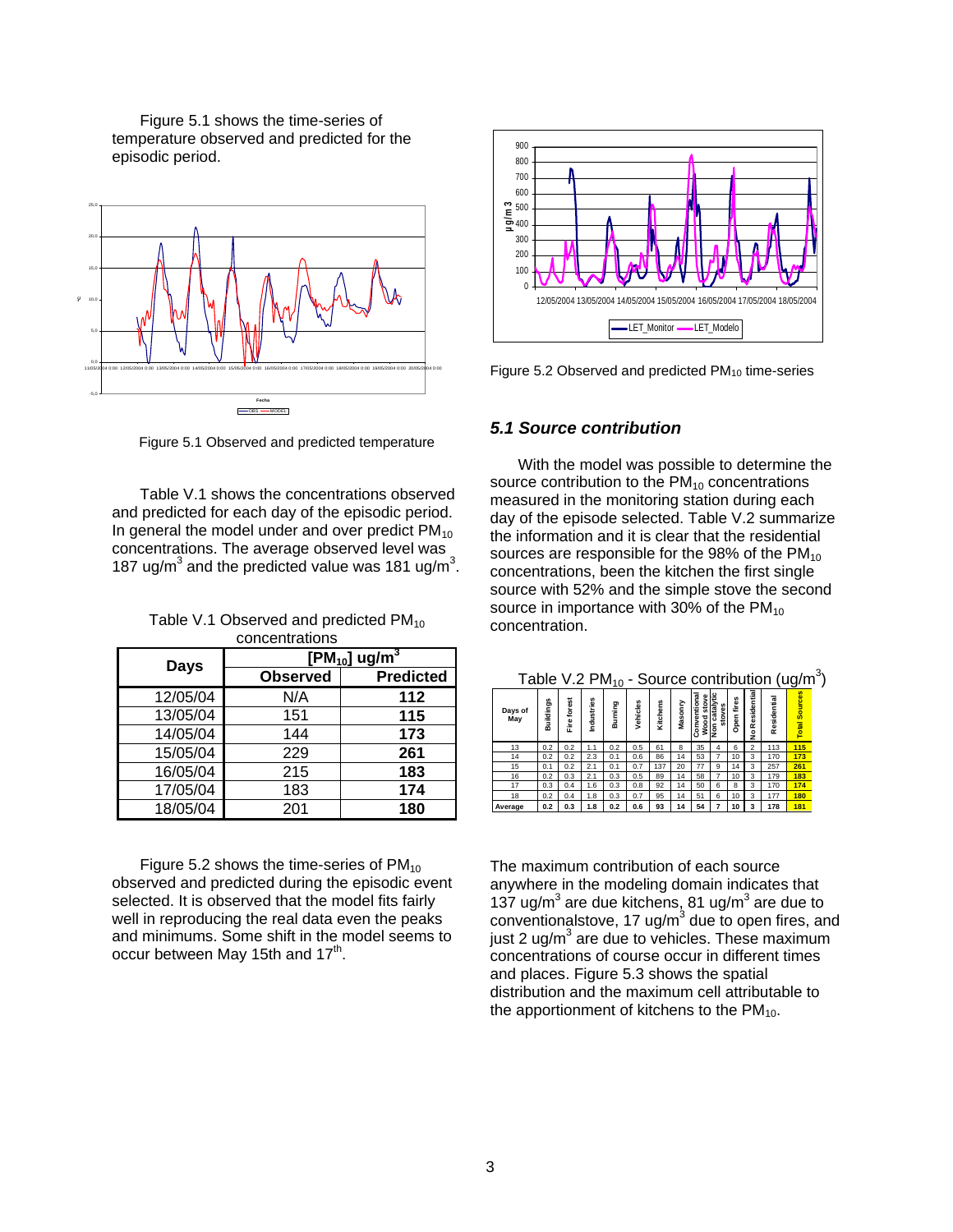

Figure 5.3 Distribution of  $PM_{10}$  due to kitchens

#### **6. CONTROL STRATEGIES**

In order to use the modeling results in control strategies, the Relative Reduction Factor (RRF) was calculated using equation (1).

$$
RRF = Cm_f/Cm_a \qquad (1)
$$

Where:

| FRR:                         | Relative reduction factor      |
|------------------------------|--------------------------------|
| $\mathsf{Cm}_{\mathsf{f}}$ : | Predicted future concentration |
| $\rm Cm_{\rm a}$ :           | Predicted actual concentration |

The 98 percentile will be:

 $P98_f = P98_a * RRF (2)$ 

Where:

| $P98f$ : | Future 98 Percentile                     |  |                            |  |  |  |  |
|----------|------------------------------------------|--|----------------------------|--|--|--|--|
| $P98a$ : |                                          |  | Actual 98 Percentile (base |  |  |  |  |
|          | year 2004 = 172 $\mu$ g/m <sup>3</sup> ) |  |                            |  |  |  |  |

If no measures for reducing emissions are taking in Temuco city, it is expected to get 180 ug/m<sup>3</sup> as 98 percentile in 2016. This is called the BAU (Business as usual) scenario.

### *6.1 Reduction needed to attain PM10 standard*

In order to meet the  $PM_{10}$  standard (150 ug/m<sup>3</sup>), it is necessary to reduce the emissions by 13% and by 31% to leave the latency. Figure 6.1 shows the reduction required in each year of analysis along with the 98 percentile expected to occur in each year.



Figure 6.1 Trend in  $PM_{10}$  98 percentile

Various management options were evaluated in order to estimate its reduction in the 98 percentile of PM 10. The policy options included 15 strategies focused mainly in residential heating and cooking appliances as hey are the largest contributors to the  $PM_{10}$  problem in Temuco. Some of them are banning the use of open fires, improving in the fuels (drying wood and use of natural gas),  $PM_{10}$  standard for wood appliances, and combination of them.

It was found that banning the open fires and improving the wood stoves, produces the highest reduction in  $PM_{10}$  emissions, between 35% and 51% at the beginning and the end of the evaluation period, respectively.

#### **7. CONCLUSIONS**

This work represents the application of a three dimensional model system to evaluate control strategies in reducing the  $PM_{10}$  concentration in Temuco city which has been declared nonattainment area in 2005. According to the emission inventory, the main source of particulates is the use of wood for heating and cooking, with old appliances and bad operation conditions.